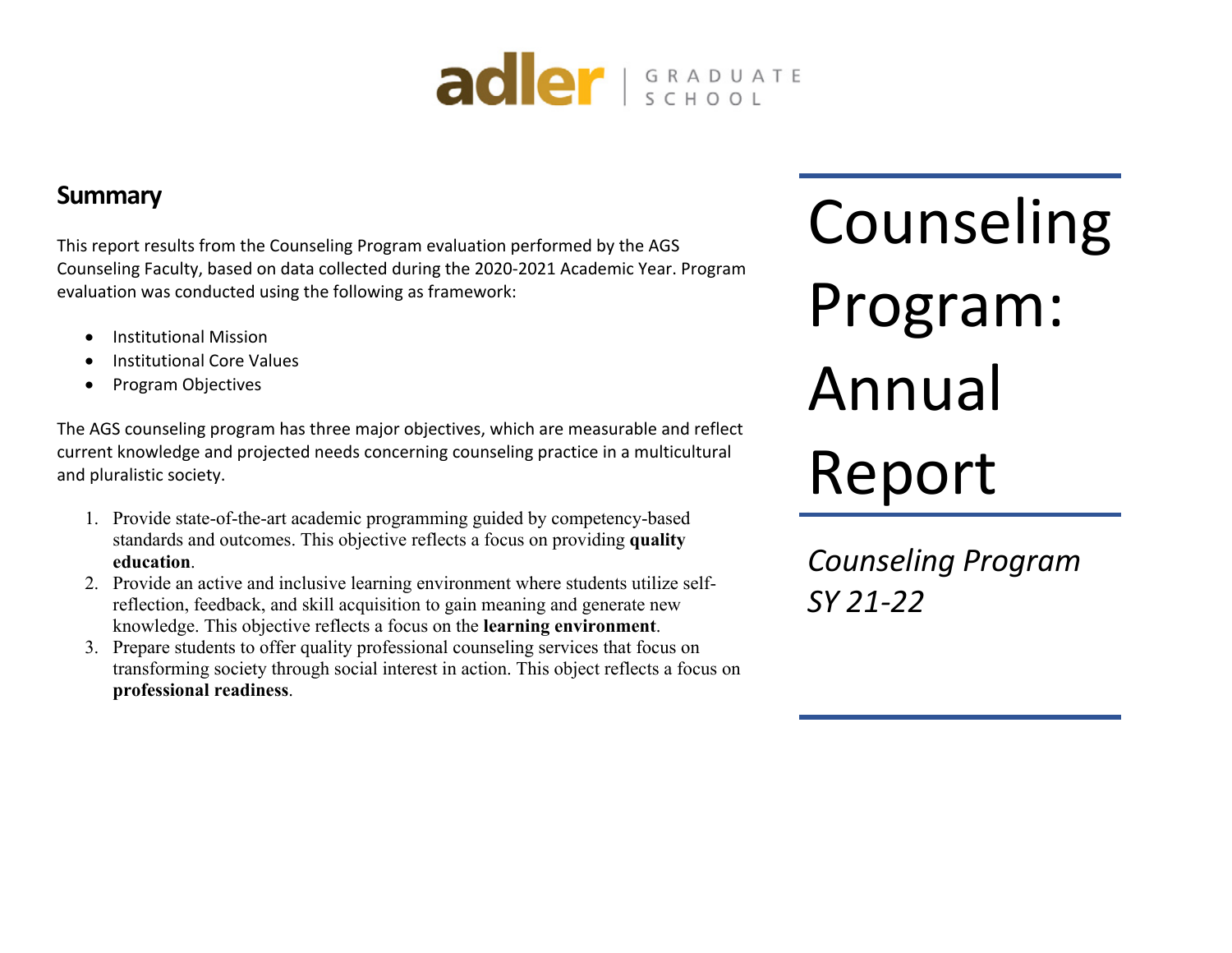

# **Table of Contents**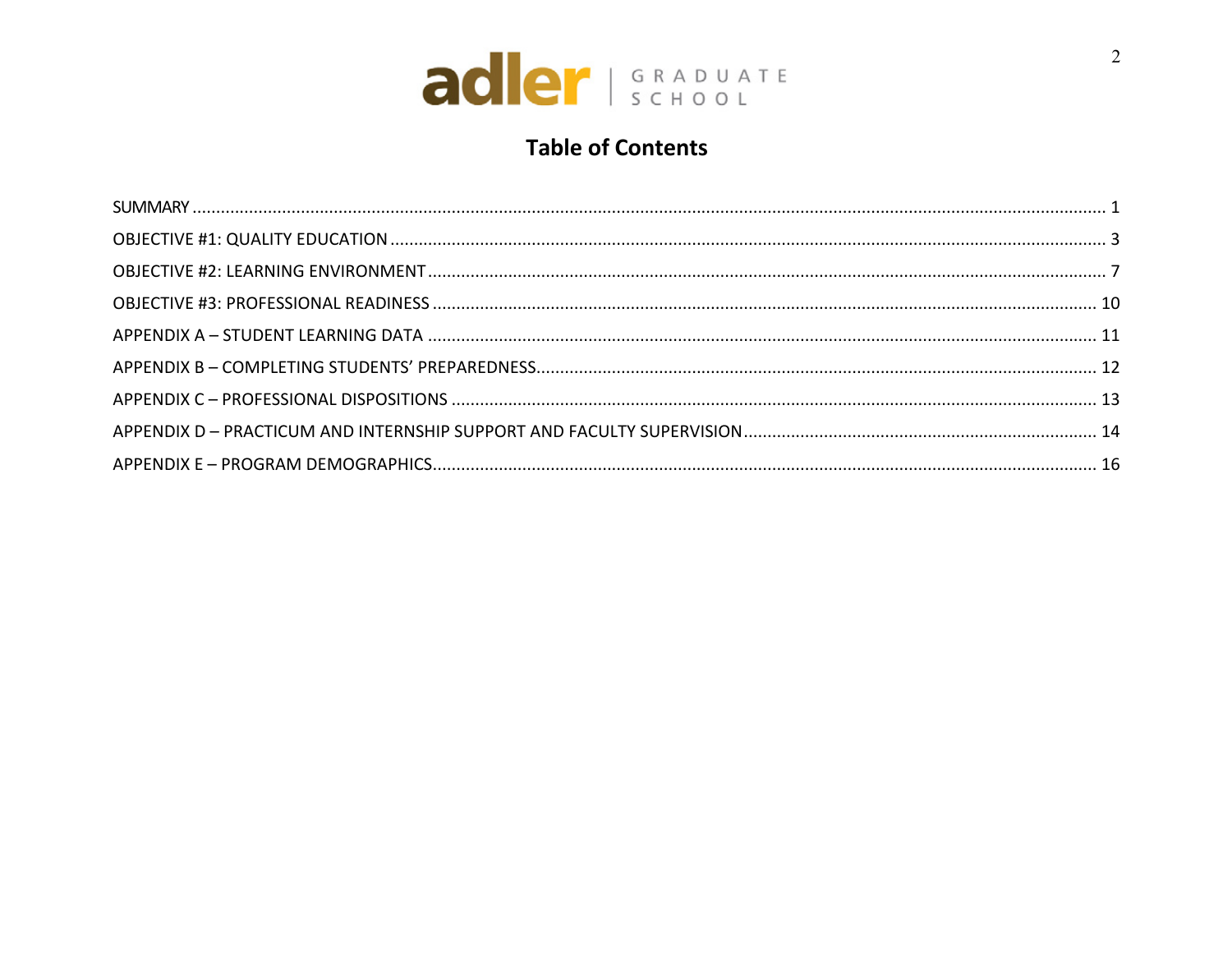

# **Objective #1: Quality Education**

Program faculty evaluate the quality of education provided through assessment of curriculum, instruction, and student learning. Curriculum is informed by diverse sources, including CACREP curricular standards, feedback from stakeholders (students, alumni, site supervisors, and employers), and new information acquired by faculty through engagement in professional associations and continuing education activities.

Instruction is evaluated at the end of each course, through student course evaluations conducted via SmartEvals. Results of these evaluations are shared with each instructor and with the program Chair and are used to inform continuous improvement of instruction.

Program faculty use several complementary sets of data to evaluate student learning, including a) rubric-based data regarding key performance indicators, collected via LiveText and in-classroom measures such as quizzes, b) data provided by students during the exit survey, c) data provided by site supervisors, d) data regarding the development of professional dispositions required for the ethical practice of professional counseling, and e) each student develops a professional portfolio (in LiveText) that demonstrates their competence in all areas of the academic program, which is evaluated when students are ready to graduate.

### **Student learning – Key Performance Indicators**

Assessment of student learning regarding key performance indicators (KPIs) during this academic year focused on the areas or research and program evaluation, family counseling, and career counseling. A 4-point scale is used for program evaluation, with students being rated at beginning, developing, proficient, or advanced levels in each KPI. Program expectations are that a minimum of 80% of the students score at the proficient level in all KPIs. Data regarding the KPIs evaluated this year were collected via the LiveText platform and are presented in Appendix A. In summary, these data show that:

- 97% or more students performed at the proficient or advanced level in research and program evaluation KPIs, with a minimum of 80% scoring at the advanced level.
- 99% of the students performed at the advanced level regarding ethics and multicultural issues related to research in counseling.
- 94% or more students performed at the proficient or advanced level in each of the family counseling KPIs.
- 100% students performed at proficient or advanced levels in the career counseling KPIs.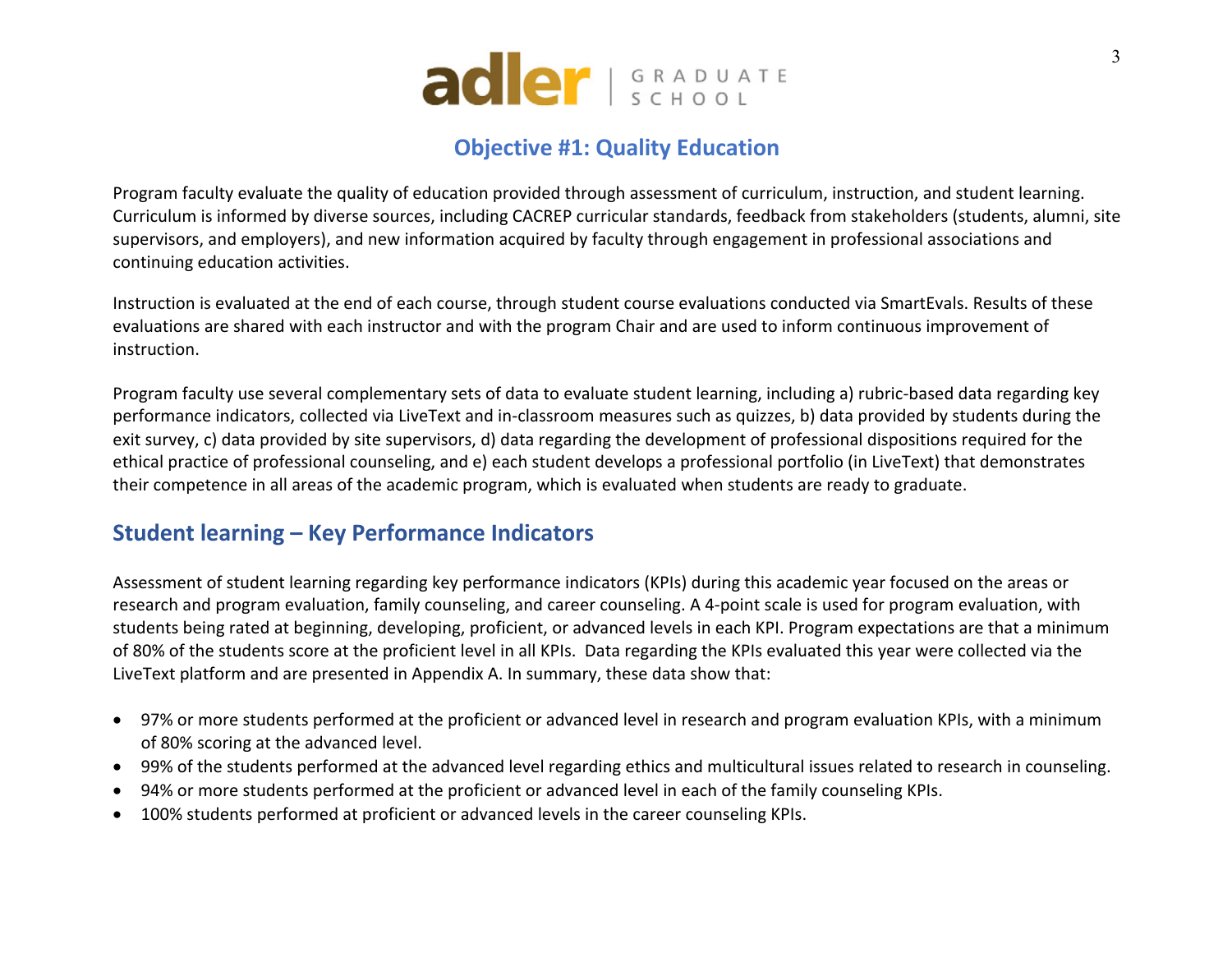

These data show that students met expectations in all KPIs evaluated this academic year (2020-21).

### **Student Academic Development**

A second component of quality education is the support offered by the program to promote students' academic development. Evaluation of student academic development is based on information collected a) by advisors during portfolio touchpoints, which tracks whether students are on-track; and b) data collected by the student management system (SONIS), regarding satisfactory academic progress (SAP), represented by a GPA of 3.0 or better (on a 4-point scale) and completion of a minimum of 12 credits during the academic year.

Portfolio touchpoints are used to monitor the development of each student and the program does not aggregate these data. Rather than informing program evaluation once a year, this information is discussed in bi-weekly faculty meetings if/when a given student fails to meet touchpoint expectations.

Data regarding SAP are used both to track each student and as an aggregate to inform program evaluation. To remain in good standing, AGS students are required to maintain SAP, as indicated by completing a minimum of 12 credits per academic year and earning GPA of 3.0 (on a 5-point scale). During the 2020-21 academic year, a total of five counseling students failed to maintain SAP; GPAs for these students varied from 2.25 to 2.91.

**Program improvement Action Plan:** Although the number of program students who failed to meet SAP requirements was small (fewer than 4%), the program started a collaboration with the registrar, in which the registrar provides advisors with an early alert notice when any of their advisees' GPA fall below 3.2. This will allow advisors to work proactively with their advisees to promote student success.

### **Student Professional Development**

The program uses two criteria for evaluating student professional development: a) development of professional competencies and b) development of professional dispositions. The development of professional competencies is tracked via portfolio touchpoint discussions between advisors and students, portfolio examinations at the conclusion of the program, and exiting students' perceptions about their level of preparedness in the different areas of professional counseling activity.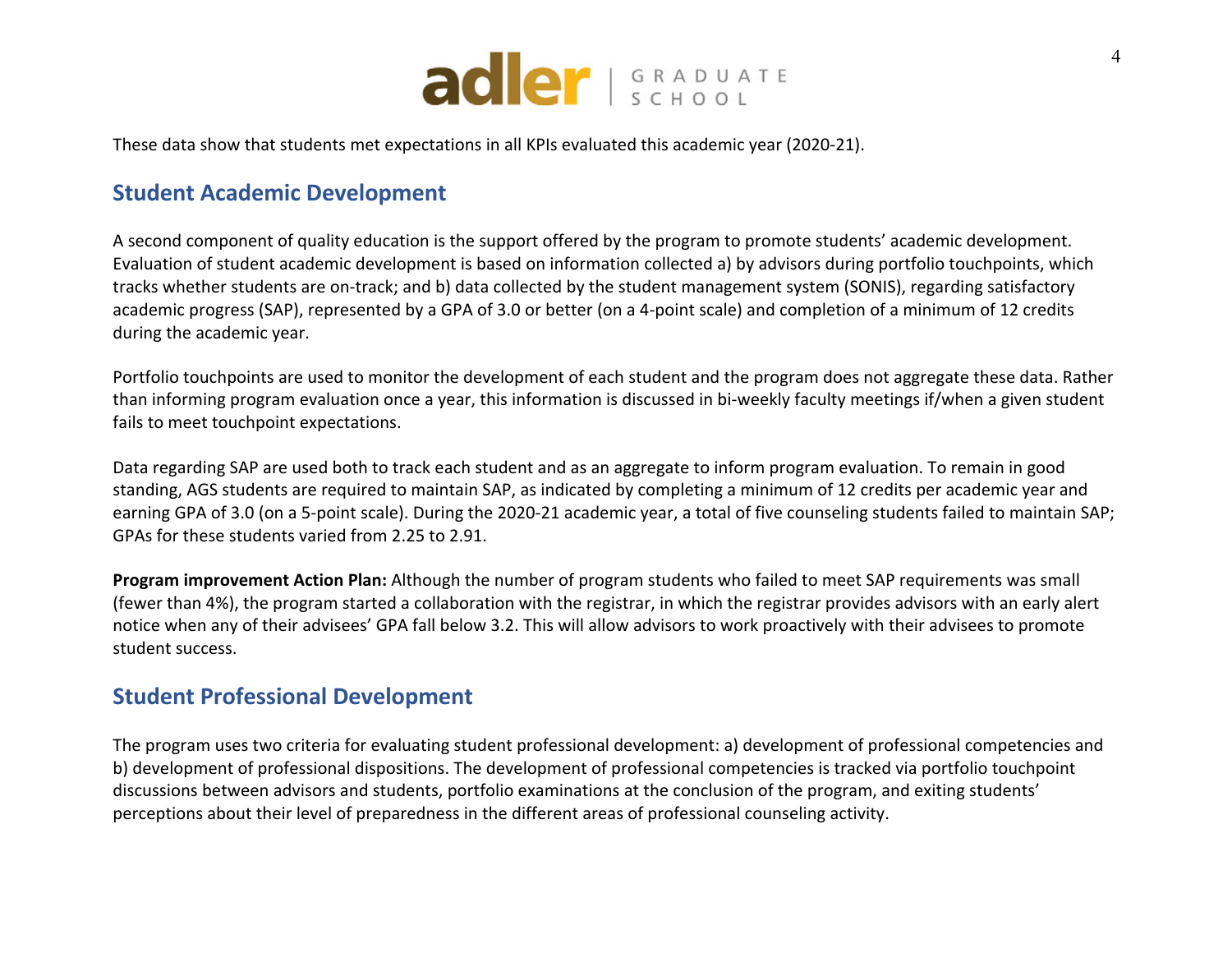

#### *Development of Professional Competencies*

Exiting students' perceptions about their level of preparedness is assessed with the use of an exit survey. Students completing the program during the 2020-21 academic year reported the following regarding their perception of how well prepared they were to enter the counseling field (full set of data can be found in Appendix B):

- 87% reported feeling prepared or well-prepared in the use of interviews and assessment instruments and in the application of assessment results to the choice of treatment interventions.
- 92% reported feeling prepared or well-prepared regarding foundations of Adlerian psychology and professional identity.
- 95% or more reported feeling prepared or well-prepared regarding professional ethics; multicultural awareness, knowledge, and skills; human development; theoretical frameworks; group dynamics and group leadership skills; and skills in building and maintaining therapeutic relationships.

**Program improvement Action Plan:** Students in the MCFC specialty rated the areas of professional preparation related to use and application of assessment interviews and tools significantly lower than students in the CMHC and CODAC specialties, with 80% of the students indicating they felt very well or well prepared and 20% of the students indicating they felt only somewhat prepared. Although these numbers meet the 80% threshold program faculty established as the acceptable rate of preparation, faculty identified these areas as needing improvement. Since students in the MCFC do not take a course focused on clinical treatment planning, faculty reviewed the courses specific to the MCFC specialty (couples counseling and family counseling) to include more assessment and treatment planning content.

#### *Development of Professional Dispositions*

Counseling Program faculty have identified five core areas of professional attitudes and behaviors, each represented by a series of key professional dispositions (KPDs). KPDs are evaluated informally by faculty on an ongoing basis, as well as formally during three designated program touchpoints. When students enter the program, they are introduced to the concepts of counselor professional identity and professional dispositions. As they progress toward degree completion, they are supported in developing this professional identity, and evaluation of professional dispositions is an integral component of this process.

In the previous academic year, core faculty evaluated the preliminary data from the initial launch of the KPD form, which resulted in a change in the form used to track professional dispositions. This year, faculty reviewed aggregated data from all three touchpoints: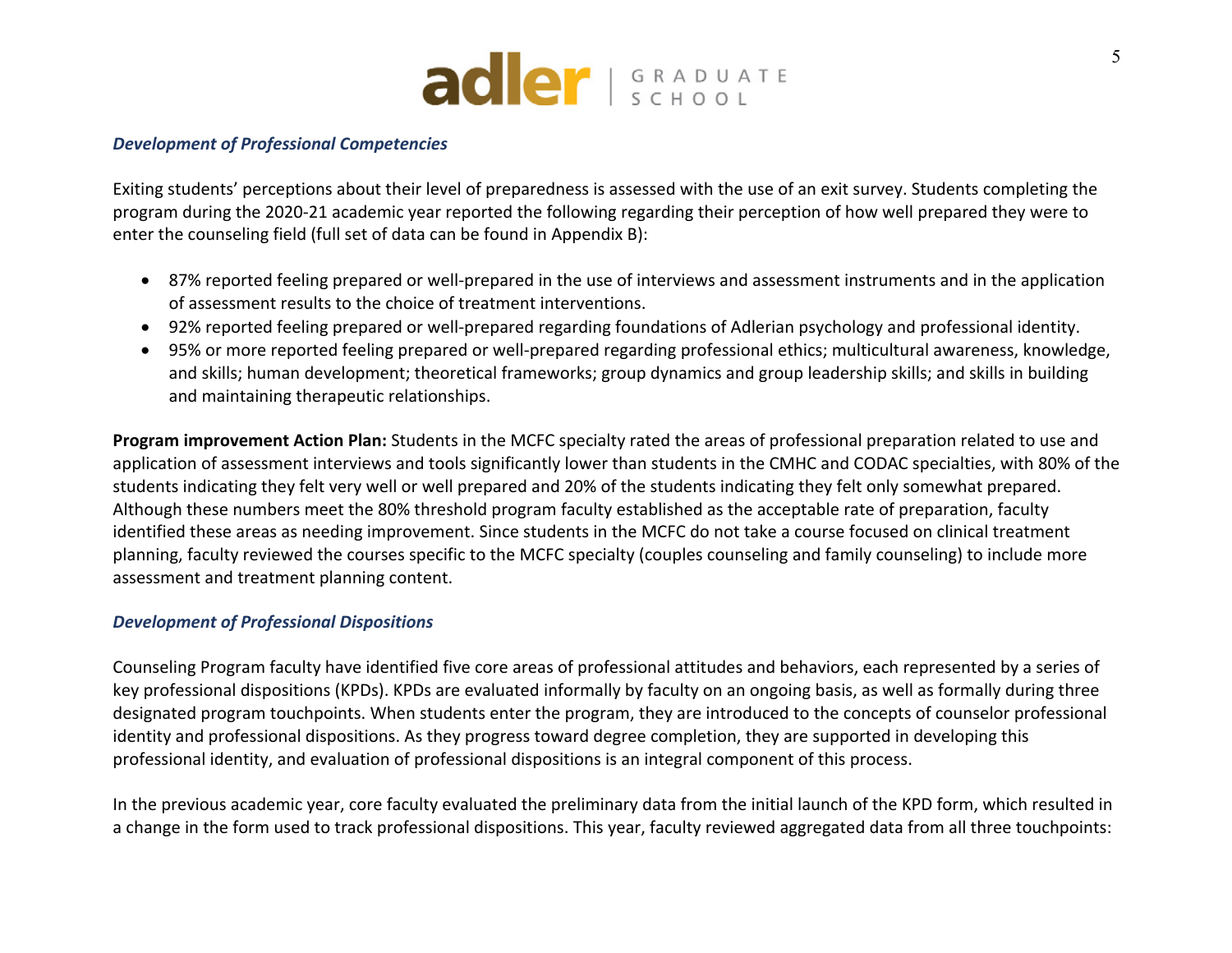

multicultural counseling course (beginning of program), Practicum (mid program), and Internship (end of program). The program reviewed an aggregate of all data from all data points (presented in Appendix C), thus obtaining a snapshot of all the students evaluated, without distinction between different stages of the program.

Program evaluation regarding professional dispositions this academic year included both an assessment of students and an assessment of the process itself, with the process assessment including a survey of employers regarding what qualities they valued most in program graduates. As shown in appendix C, 99% of the students met program expectations (rating of proficient or better) with the majority being rated as advanced. Program faculty was pleased to learn that the five qualities most valued by employers were work ethics; self-awareness; critical thinking; respect for diversity; and interpersonal skills, which reflect the five areas used in the program for evaluation of students' professional dispositions.

**Program Improvement Action Plan:** During data analysis, faculty recognized that the process of dispositions evaluation could be improved by examining whether professional dispositions evolve as students advance in the program. Moving forward the program will also aggregate data from each developmental stage separately, to obtain a more complete picture of student development. As all students in the program can choose to take any given course either online or on campus, there is no distinction between "online" and "on campus" students.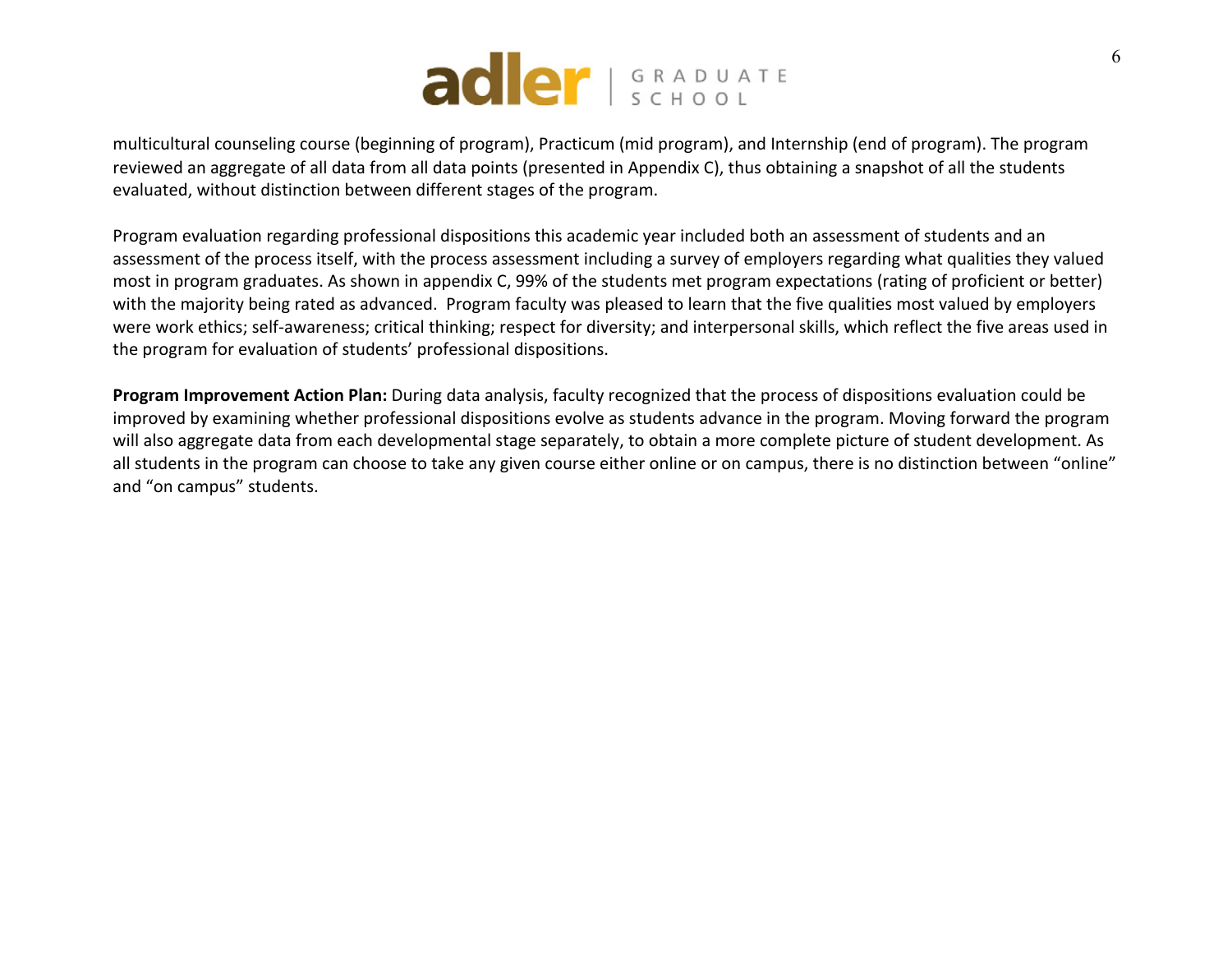

## **Objective #2: Learning Environment**

The program aims to provide an active and inclusive learning environment where students utilize self-reflection, feedback, and skill acquisition to gain meaning and generate new knowledge. Program faculty assess the quality of the learning environment by examining 1) advising, 2) field experience, 3) students' perception of faculty engagement, and 4) data related to inclusion, diversity, equity, and accessibility.

# **Quality of Advising**

The program evaluates five aspects of advising, and exiting students reported the following degree of meeting or exceeding expectations in each of the areas:

- Advisor accessibility and responsiveness 89%
- Advisor engagement throughout the program 83%
- Advisor helpfulness and engagement in portfolio development 90%
- Advisor's commitment to providing useful feedback 85%
- Advisor's flexibility in developing and adjusting course schedule 92%

These levels of satisfaction are higher than those reported in the previous academic year and reflect the effectiveness of the advising model established in 2019-20. Program faculty expect that as students who entered the program prior to the implementation of this model graduate, the level of satisfaction of exiting students will be further improved. With this expectation in mind, our plan is to monitor student satisfaction scores and implement an improvement plan if needed.

### **Quality of Practicum and Internship**

Program faculty compared student satisfaction with the support and faculty supervision during practicum and internship for this academic year with that reported by students who graduated in the 2019-20 academic year. While the program met expectations in all categories both years, data show an overall improvement in 7 of the 8 categories examined. Data can be found in Appendix D.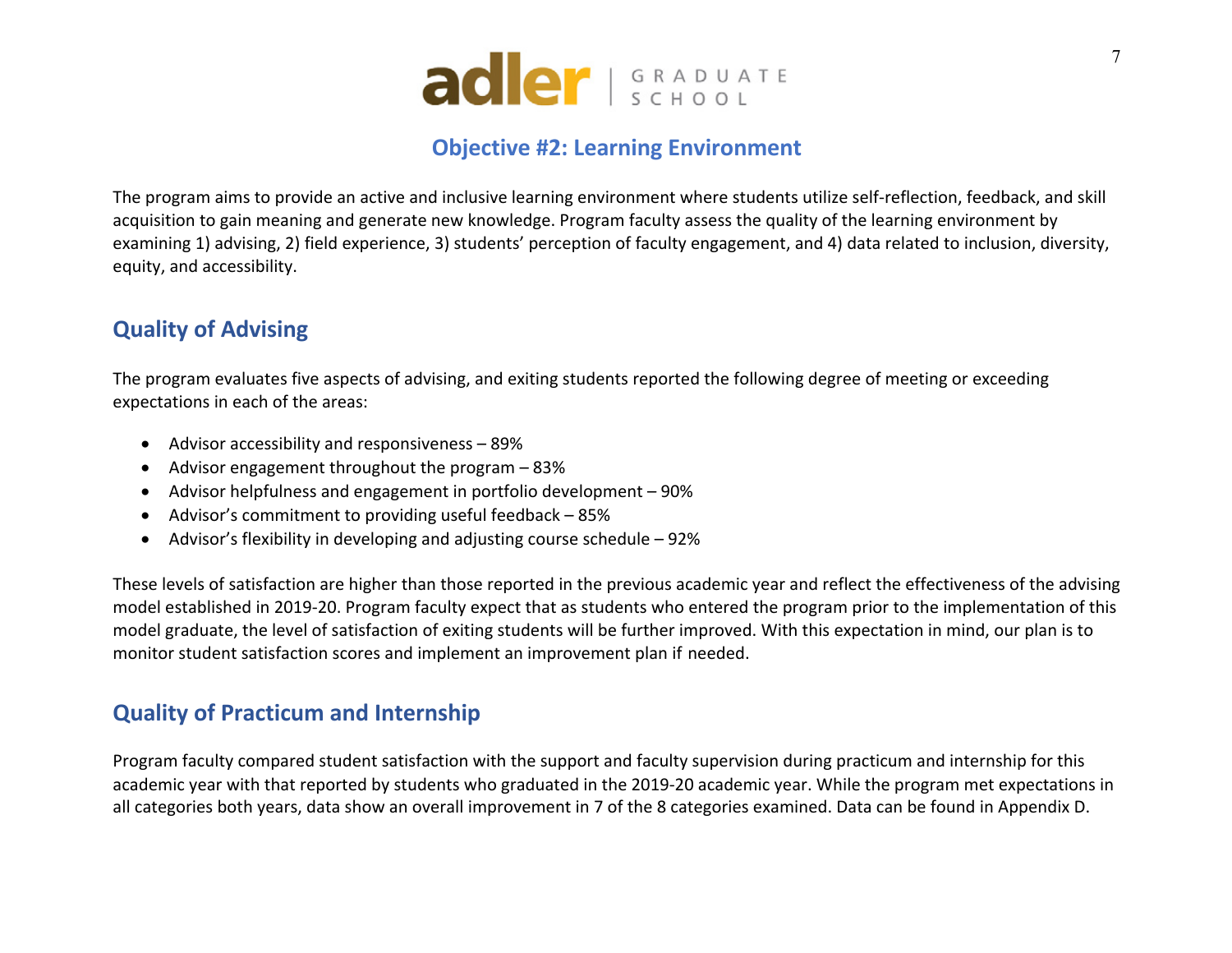

The comparison of levels of student satisfaction with their field experience among the three specialties revealed that 1) while students in the CMHC and CODAC specialties were more satisfied than the program average with their practicum and internship experiences, students in the MCFC specialty were significantly less satisfied and 2) while the 2020-21 level of satisfaction of MCFC students was lower than those for CMHC and CODAC, it was significantly higher than the level of satisfaction among MCFC students who graduated during the 2019-20 academic year. It is expected that as students who entered the program prior to program improvement initiatives implemented in 2019-20 graduate, this indicator will continue to improve.

### **Faculty engagement**

Exiting students also provided feedback regarding their interactions with faculty, with the following results:

- Faculty responsiveness in the classroom met or exceeded expectations of 93% of the students.
- Faculty availability and responsiveness outside of the classroom met or exceeded expectations of 81% of the students.
- 90% of the students reported that faculty's engagement in supportive and professional interactions met or exceeded their expectations.
- 68% of the students reported having their expectations regarding timeliness of feedback met or exceeded, while 78% were satisfied with the quality of feedback.

**Program Improvement Action Plan:** The level of student satisfaction with timeless and quality of feedback received from faculty was below program goals. To improve program quality in this area, the program established rules for timeless and frequency of feedback and faculty are receiving training regarding more active participation in the online learning environment, since all courses this academic year were delivered online.

# **Inclusion, diversity, equity, and accessibility (IDEA)**

Program faculty are committed to providing an environment that promotes inclusion, diversity, equity, and accessibility (IDEA) in education and in the counseling profession. To this end, demographic characteristics of applicants, students, and graduates is an integral component of program evaluation. These data are presented in Appendix E and show that:

• The program had fewer applicants in 2020-21 than in 2019-20, in all ethnic categories.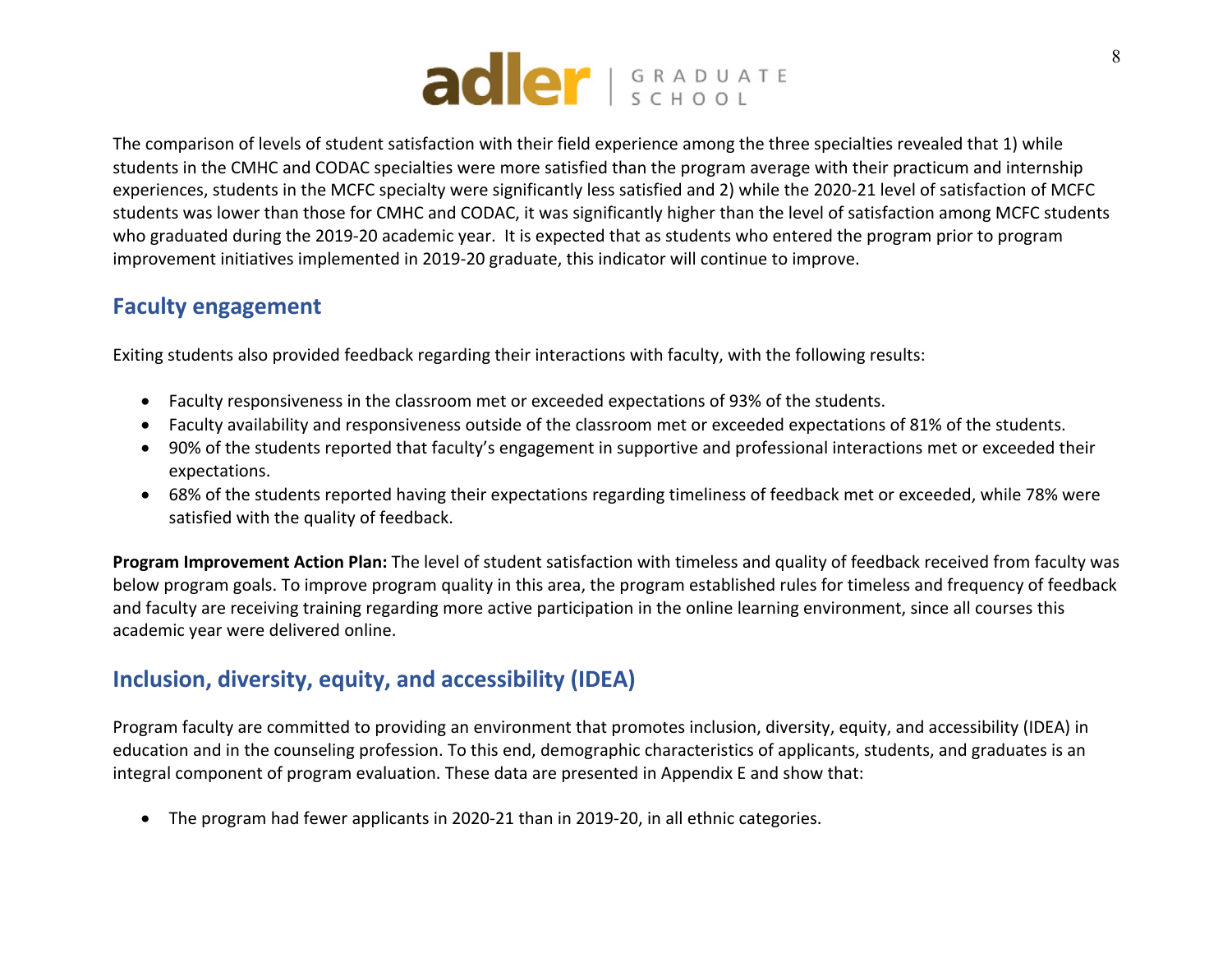

- The percentage of applicants of color this academic year was 2% lower than in the previous year, and the percentage of applicants of color who enrolled in the program was 3% lower than in the previous year.
- The sex distribution of applicants and new students remained the same as in the previous year, with approximately 70% of applicants and new students identifying as female.
- Data regarding gender identity of applicants and new students were not available for the previous year and program faculty question the accuracy of the data for the current academic year due to lack of coordination between the platform used by Admissions (Element451) and the student management system (SONIS).
- The age range of applicants and new students was remarkably similar in the last 2 academic years, varying from 23 to 62 years.
- 77% of the students who completed the program this academic year did so on-time. The CMHC specialty had the highest percentage of on-time graduation (92%), followed by CODAC (83%), then MCFC (63%). Program faculty attributes the lower rate of on-time graduation for students in the MCFC specialty to the instability in advising and field experience coordination prior to 2019 and expects this will continue to improve as students who entered the program prior to the changes implemented at that time graduate.
- The percentage of students of color graduating this academic year was higher than the average percentage of students of color in the program (29.5% versus 17%). Program faculty were unable to identify a reason for this difference but recognized the positive influence of faculty diversity.

**Program Improvement Action Plan:** As part of its commitment to IDEA, in 2019 the program asked the Admissions department to be intentional in recruiting a diverse group of students. As a result, social media marketing was focused on zip codes corresponding to areas of high ethnic diversity. Data for the 2020-21 academic year show that this strategy may not have been successful in increasing the diversity of applicants. The program recognizes that COVID may have had a significant impact in recruitment and new student enrollment, especially when one considers that underprivileged populations were disproportionally affected by the pandemic. Nevertheless, program faculty believes that it is important to be more proactive in the recruitment of students from diverse backgrounds. To this end, the program will 1) work with administration to emphasize program faculty diversity, AGS's and the program's value of diversity, and program curricular emphasis on the Multicultural and Social Justice Counseling Competencies (MSJCC) on AGS's webpages and marketing materials; 2) ask Admissions to track information regarding the reasons why successful applicants fail to enroll into the program (i.e., applicants who were accepted but did not become students); 3) have program faculty participate in an Admissions taskforce, to have more influence on the targeting of admission efforts; and 4) coordinate with Admissions and the Registrar to establish a better process for tracking gender identity from application to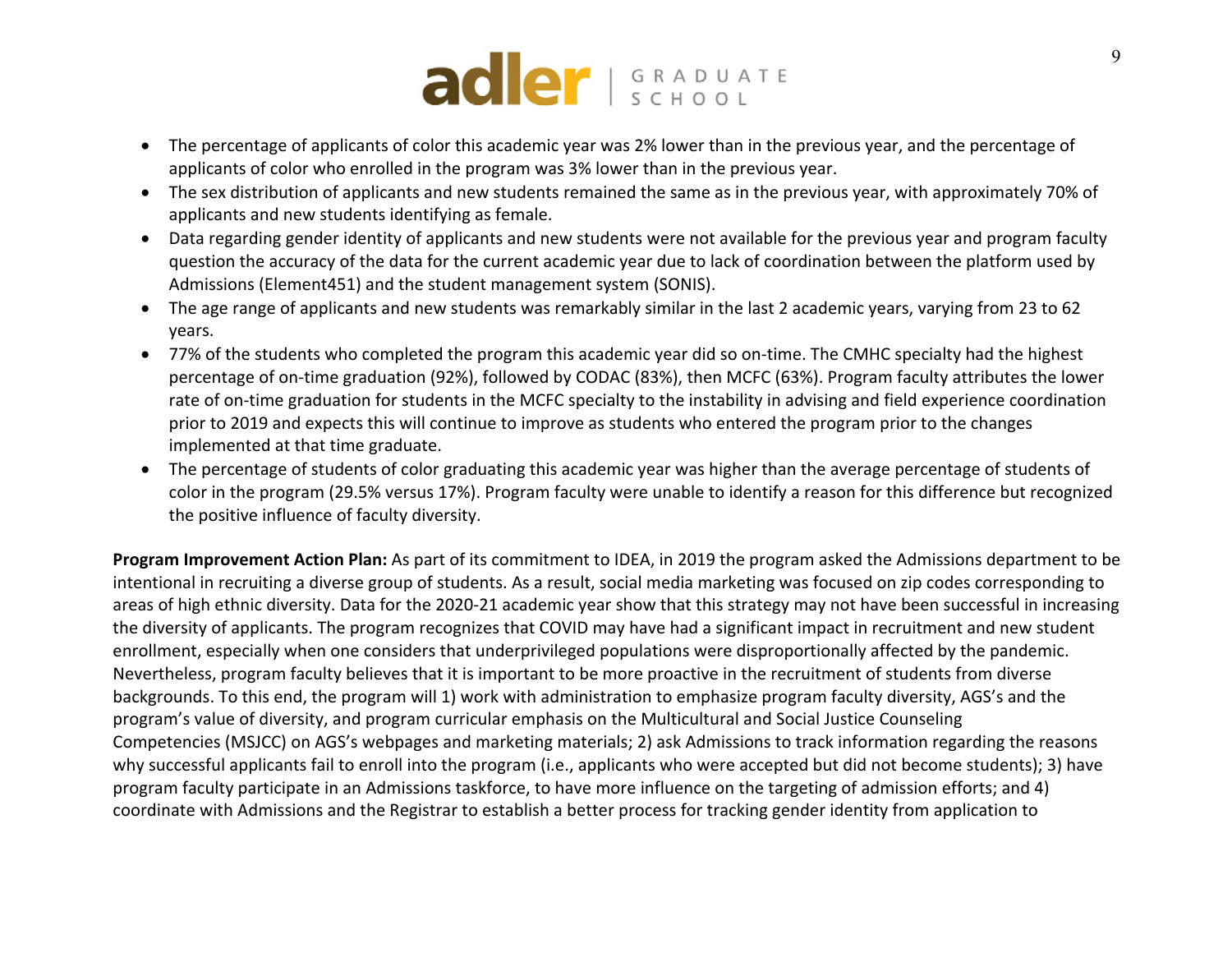

graduation; to this end, program faculty brought this issue for discussion in the IDEA taskforce, which is working on developing a better tracking system. In the meantime, a question regarding gender identity has been added to the exit survey.

## **Objective #3: Professional Readiness**

To evaluate how well the program prepares students for professional practice, program faculty collect and analyze information from exiting students, alumni, field experience site supervisors, and employers. To obtain a better response rate from constituent groups other than exiting students, the program has decided to reduce survey frequency from yearly to once every two years. The results of surveys performed this academic year are summarized below.

The degree of exiting students' satisfaction with their preparedness to enter the professional field significantly increased this academic year, with 94% of students reporting they felt very well or well prepared. This represents a 17% increase from the previous year. No student reported feeling unprepared. The number of students feeling very well or well prepared in the core competence areas of counseling was even higher, with 97% reporting feeling very well or well prepared. Regarding employment opportunities, 70% exiting students reported having employment opportunities at their internship site.

Program alumni surveyed in 2021 reported the following information regarding employment and passing rates in licensure examinations:

- 89% were employed in the field.
- 71% obtained employment while still in school or within 2 months or graduation.
- 53% earned an annual salary between \$40K and \$60K, with 6% earning more than \$80K.
- The great majority (80%) had not taken the licensure exam yet, but 100% of those who took the exam passed in the first attempt.

Employers of graduates were also surveyed this academic year, with 100% reporting that program graduates were well prepared for the position they occupy in their agencies and 88% stated they would recommend our graduates to other agencies. Regarding promotion within the agency, 75% of the respondents stated that our graduates are good candidates for promotion.

### **End of Program Evaluation Report**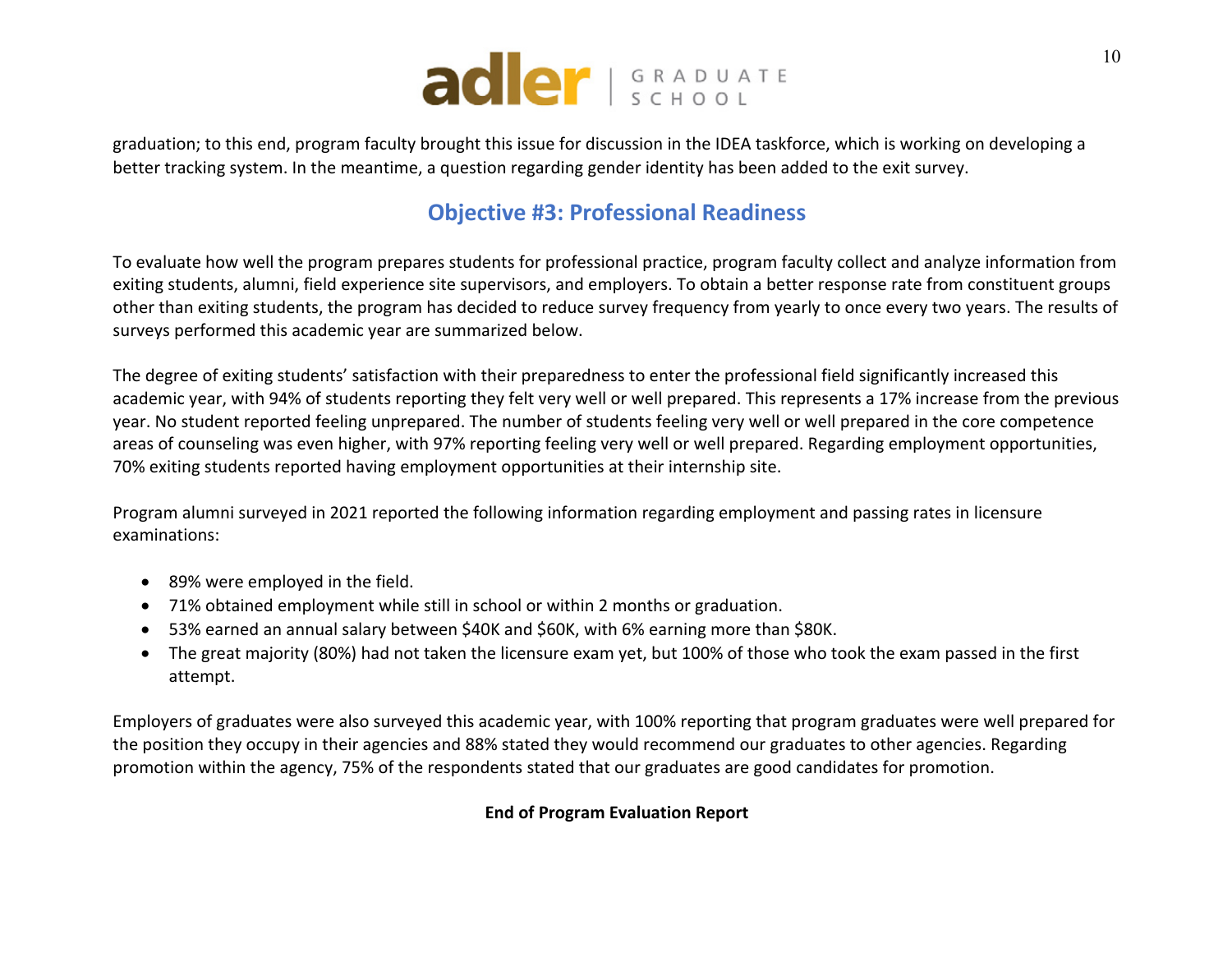

### **Appendix A – Student Learning Data**

Rubric-based LiveText Student Learning Data

Following schedule set up in the PEP, these courses were reviewed in Winter 2021: 500, 541, 544, 562. Course reviews took into consideration LiveText data regarding student learning as represented by signature assignments designed to measure student performance in Key Performance Indicators (KPIs), student feedback through SmartEvals, and instructor feedback. The goal established by the program was to have a minimum of 80% of the students achieving a "proficient" level in each of the KPIs.

#### **Rating scale: Advanced=4 points; Proficient=3 points; Developing=2 points; Beginner=1 point**

|                                         | Total #         | <b>Students</b> | <b>Students</b> | Number         | Number of                 | Mean of    | S.D.        |
|-----------------------------------------|-----------------|-----------------|-----------------|----------------|---------------------------|------------|-------------|
|                                         | of              | rated as        | rated as        | of             | <i><u>Instructors</u></i> | average    | among       |
| <b>KPI</b>                              | <b>Students</b> | Proficient      | Advanced        | Course         |                           | scores by  | instructors |
|                                         |                 | $(\%)$          | (%)             | Sections       |                           | each       |             |
|                                         |                 |                 |                 |                |                           | instructor |             |
| Interview and Critical Review of        | 46              | 13.04           | 86.96           | $\overline{4}$ | $\overline{2}$            | 3.842      | 0.130       |
| concepts                                |                 |                 |                 |                |                           |            |             |
| <b>Evaluation Protocol</b>              | 46              | 17.39           | 80.43           | $\overline{4}$ | $\overline{2}$            | 3.758      | 0.012       |
| Critical analysis of research article   | 74              | 17.57           | 81.08           | $\overline{4}$ | 2                         | 3.531      | 0.653       |
| Ethical and legal considerations        | 74              | 0.00            | 98.65           | $\overline{4}$ | $\overline{2}$            | 3.938      | 0.008       |
| Multicultural considerations            | 74              | 0.00            | 98.65           | $\overline{4}$ | $\overline{2}$            | 3.938      | 0.088       |
| Genogram; structural map; family        | 68              | 27.94           | 70.59           | 6              | $\overline{4}$            | 3.716      | 0.165       |
| constellation                           |                 |                 |                 |                |                           |            |             |
| Patterns: identification and discussion | 68              | 25.00           | 69.12           | 6              | 4                         | 3.625      | 0.203       |
| Career – Research critique              | 35              | 34.29           | 65.71           | 3              |                           | N/A        | N/A         |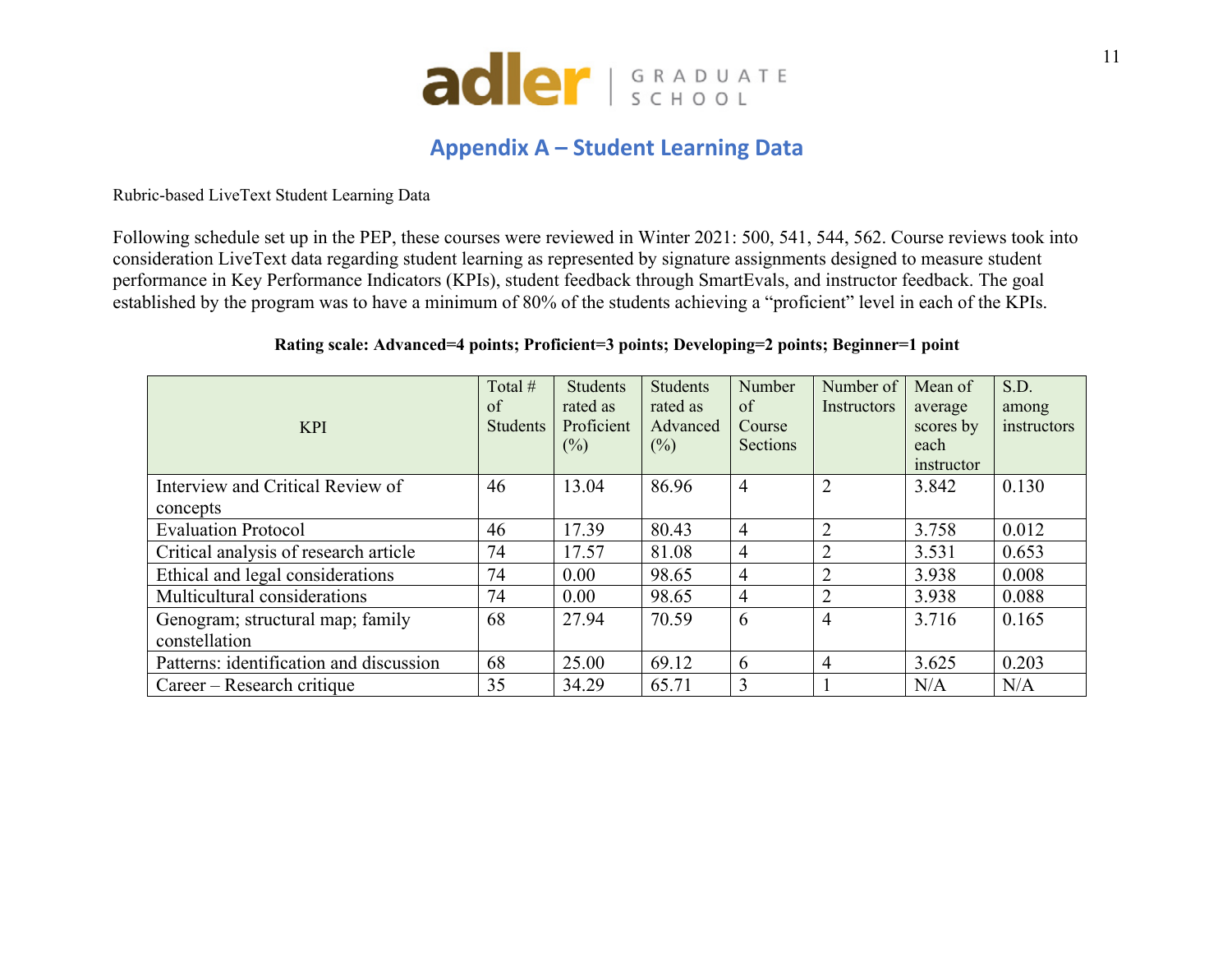

# **Appendix B – Completing Students' Preparedness**

Upon program completion, all students complete an exit survey aimed at evaluating students' perceptions regarding the quality of all aspects of the program. The table below shows the cumulative data for academic year 2020-21 regarding student learning in each area of professional development.

|                                            |                        | % Students who they believe they are |            |
|--------------------------------------------|------------------------|--------------------------------------|------------|
| Area of Preparation                        | Well prepared $+$ Very | Somewhat Prepared                    | Unprepared |
|                                            | well prepared          |                                      |            |
| Foundation of Adlerian Psychology          | 92                     | 8                                    | $\Omega$   |
| Professional Identity                      | 92                     | 8                                    |            |
| Professional Ethics                        | 97                     | 3                                    |            |
| Multicultural Awareness, Knowledge, and    | 95                     | 5                                    | $\Omega$   |
| <b>Skills</b>                              |                        |                                      |            |
| Normal and Abnormal Human Development      | 95                     | 5                                    | $\theta$   |
| Understanding clients within a Theoretical | 95                     | 5                                    | 0          |
| Framework                                  |                        |                                      |            |
| Group Dynamics and Leadership Skills       | 97                     | 3                                    | $\Omega$   |
| Use of Assessment Interviews and           | 87                     | 11                                   | 3          |
| Instruments*                               |                        |                                      |            |
| Use of Assessment to Inform Treatment      | 87                     | 11                                   | 3          |
| Planning*                                  |                        |                                      |            |
| Choosing and Implementing Treatment        | 89                     | 11                                   | $\Omega$   |
| Interventions                              |                        |                                      |            |
| Skills for building and Maintaining        | 97                     | 3                                    | $\theta$   |
| Relationships                              |                        |                                      |            |

\*Students in the MFT specialty rated these two areas of professional preparation significantly lower than students in the CMHC and CODAC specialties, with 80% of the students indicating they felt very well prepared or well prepared and 20% of the students indicating they felt only somewhat prepared. Although these number meet the 80% threshold we established as the acceptable rate of preparation, faculty identified these areas as needing improvement.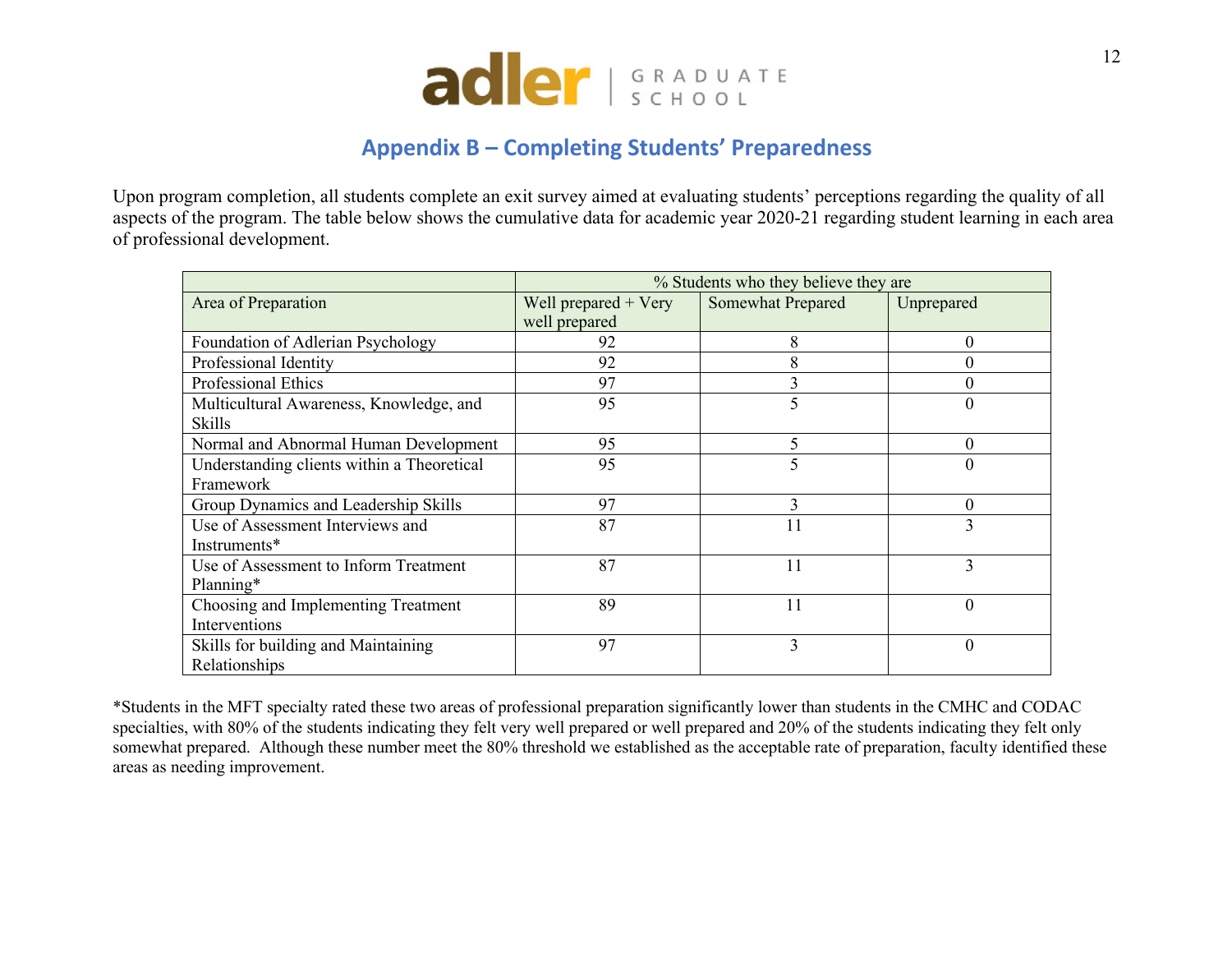

# **Appendix C – Professional Dispositions**

| <b>Key Professional</b><br><b>Disposition (KPD)</b> | <b>Advanced</b> | <b>Proficient</b> | <b>Developing</b> | <b>Beginner</b> | $\bf N_0$<br><b>Opportunity</b><br>to Observe |
|-----------------------------------------------------|-----------------|-------------------|-------------------|-----------------|-----------------------------------------------|
| Relationships                                       | 66%             | 34%               | $0\%$             | $0\%$           | $0\%$                                         |
| Ethics                                              | 64%             | 36%               | $0\%$             | $0\%$           | $0\%$                                         |
| Awareness, Wellness,<br>Growth                      | 61%             | 37%               | $1\%$             | $0\%$           | $0\%$                                         |
| Multiculturalism                                    | 70%             | 30%               | $0\%$             | $0\%$           | $0\%$                                         |
| Engagement                                          | 69%             | 30%               | $1\%$             | $0\%$           | $0\%$                                         |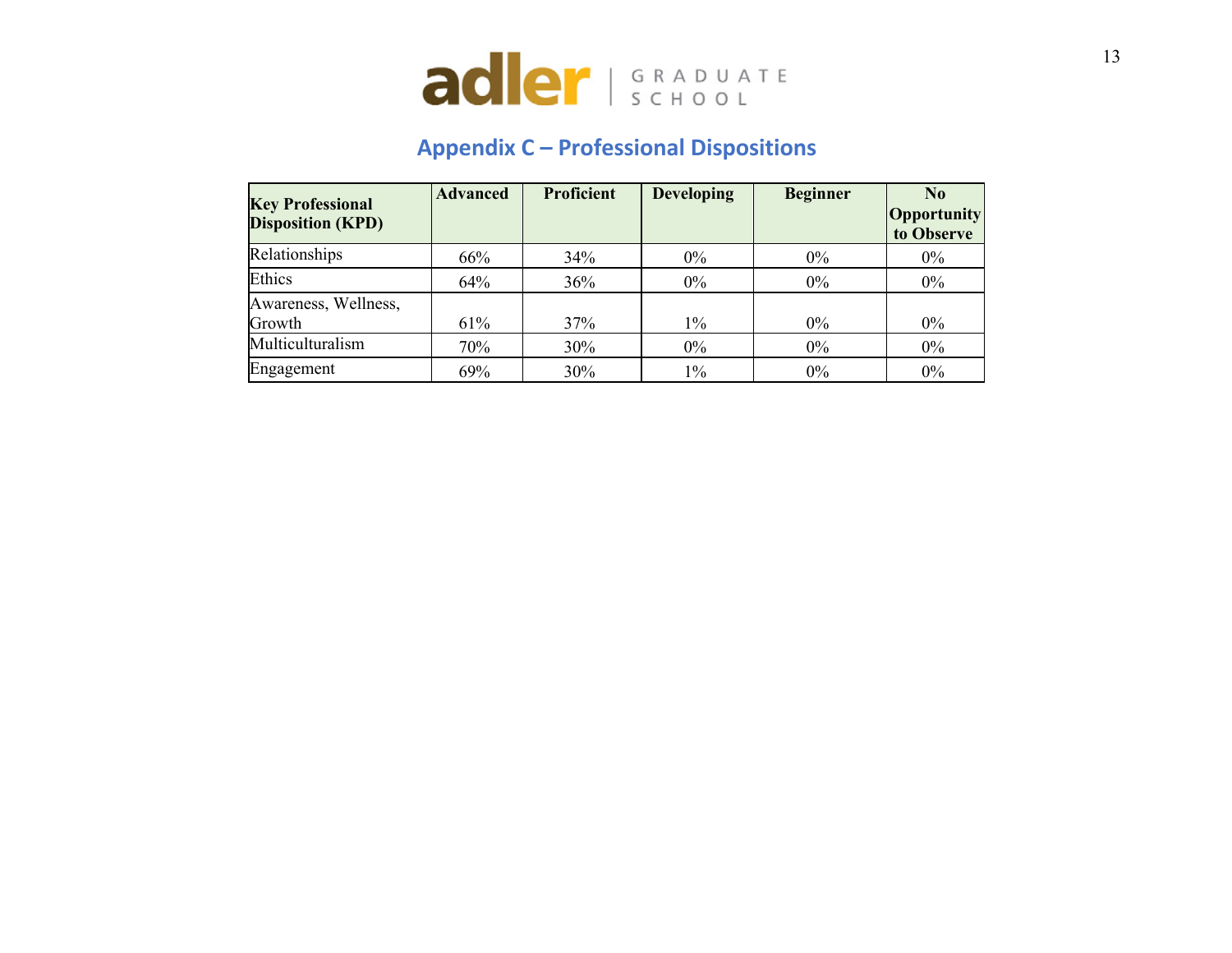

# **Appendix D – Practicum and Internship Support and Faculty Supervision**

| <b>Aspect of Field Experience</b>             | <b>Program Met or Exceeded Expectations</b> |                                             |  |  |  |
|-----------------------------------------------|---------------------------------------------|---------------------------------------------|--|--|--|
|                                               |                                             | 2020-21 academic Year 2019-20 academic year |  |  |  |
| Field experience coordinator help in solving  | 92%                                         | 81.6%                                       |  |  |  |
| problems associated with field experience     |                                             |                                             |  |  |  |
| Faculty (classroom) supervisor's clinical     | 95%                                         | 92.1%                                       |  |  |  |
| knowledge                                     |                                             |                                             |  |  |  |
| Faculty supervisor's modeling of ethical      | 98%                                         | 94.7%                                       |  |  |  |
| behaviors                                     |                                             |                                             |  |  |  |
| Faculty supervisor's modeling of appropriate  | 98%                                         | 94.7%                                       |  |  |  |
| clinical behaviors                            |                                             |                                             |  |  |  |
| Faculty supervisor's modeling of Adlerian     | 98%                                         | 94.7%                                       |  |  |  |
| behaviors and attitudes                       |                                             |                                             |  |  |  |
| Faculty supervisor's multicultural awareness, | 94%                                         | 94.7%                                       |  |  |  |
| knowledge, and skills                         |                                             |                                             |  |  |  |
| The overall preparation for professional      | 95%                                         | 94.7%                                       |  |  |  |
| practice and employment you developed as a    |                                             |                                             |  |  |  |
| result of your field experience               |                                             |                                             |  |  |  |
| Faculty supervisor's frequency of             | 97%                                         | 94.7%                                       |  |  |  |
| classroom/academic supervision.               |                                             |                                             |  |  |  |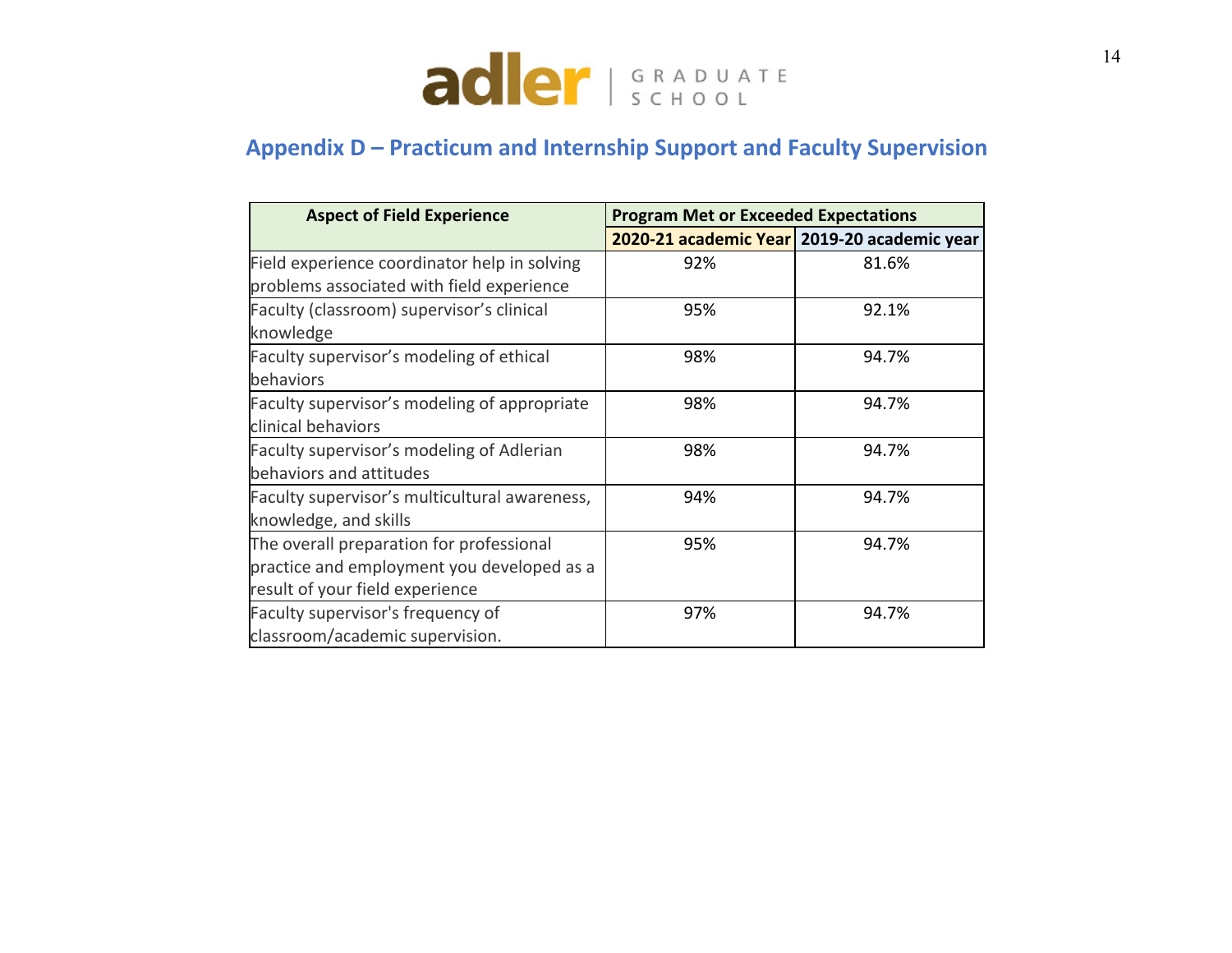

|                                               |                   | % Met/Exceeded Expectations |                    |             |  |  |  |
|-----------------------------------------------|-------------------|-----------------------------|--------------------|-------------|--|--|--|
| <b>Aspect of Field Experience</b>             | <b>Counseling</b> |                             | <b>Specialties</b> |             |  |  |  |
|                                               | Program           | <b>CMHC</b>                 | <b>CODAC</b>       | <b>MCFC</b> |  |  |  |
| Field experience coordinator help in solving  | 92%               | 94%                         | 100%               | 87%         |  |  |  |
| problems associated with field experience     |                   |                             |                    |             |  |  |  |
| Faculty (classroom) supervisor's clinical     | 95%               | 100%                        | 100%               | 87%         |  |  |  |
| knowledge                                     |                   |                             |                    |             |  |  |  |
| Faculty supervisor's modeling of ethical      | 98%               | 100%                        | 100%               | 94%         |  |  |  |
| behaviors                                     |                   |                             |                    |             |  |  |  |
| Faculty supervisor's modeling of appropriate  | 98%               | 100%                        | 100%               | 94%         |  |  |  |
| clinical behaviors                            |                   |                             |                    |             |  |  |  |
| Faculty supervisor's modeling of Adlerian     | 98%               | 100%                        | 100%               | 93%         |  |  |  |
| behaviors and attitudes                       |                   |                             |                    |             |  |  |  |
| Faculty supervisor's multicultural awareness, | 94%               | 100%                        | 100%               | 87%         |  |  |  |
| knowledge, and skills                         |                   |                             |                    |             |  |  |  |
| Overall preparation for professional practice | 95%               | 93%                         | 100%               | 93%         |  |  |  |
| and employment                                |                   |                             |                    |             |  |  |  |
| Frequency of academic supervision             | 97%               | 100%                        | 100%               | 93%         |  |  |  |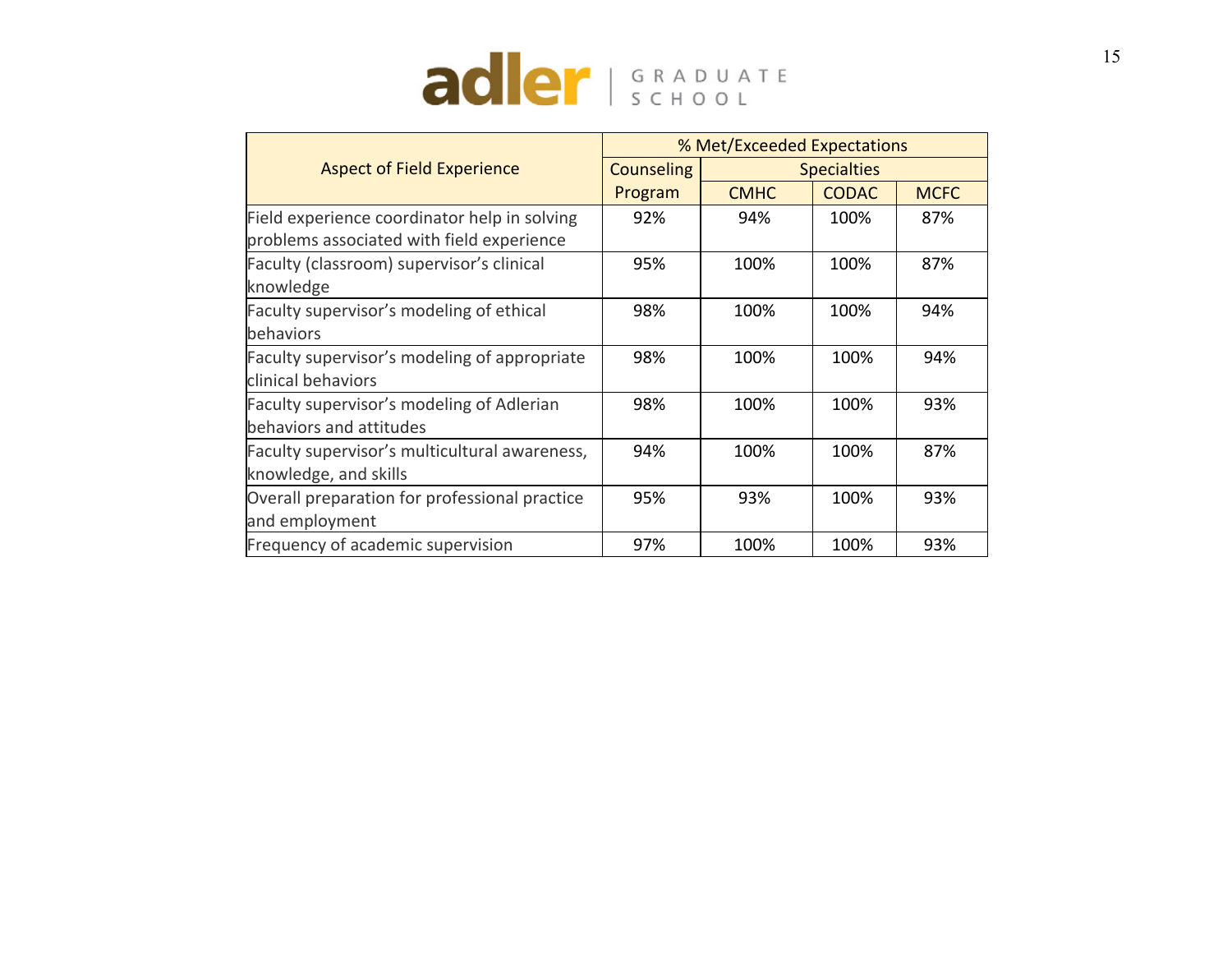

# **Appendix E – Program Demographics**

#### **2019-20 Academic Year – ethnic distribution of applicants (A) and new students (E)**

|           |    | Summer 19 |    | <b>Fall 19</b> |    | Winter 20 |               | Spring 20 |     | Academic Year |
|-----------|----|-----------|----|----------------|----|-----------|---------------|-----------|-----|---------------|
| Ethnicity | A  | Ε         | A  | E              | A  | E         | A             | E         | A   |               |
| Asian     |    |           |    |                |    |           |               |           |     |               |
| B/AA      |    |           |    |                |    |           |               |           | 12  |               |
| H         |    |           |    |                |    |           |               |           |     |               |
| Native    |    |           |    |                |    |           |               |           |     |               |
| White     | 23 | 15        | 26 | 21             | 15 |           | 12<br>$\perp$ | 10        | 76  | 57            |
| Not       | 10 |           | 25 | b              |    |           |               |           | 49  |               |
| Disclosed |    |           |    |                |    |           |               |           |     |               |
| Total     | 37 | 19        | 60 | 34             | 27 | 13        | 19            |           | 143 | 77            |

**2020-21 Academic Year - ethnic distribution of applicants (A) and new students (E)**

|           |   | Summer 20 |                | Fall 20 |          | Winter 21 |    | Spring 21    |                  | Academic Year |
|-----------|---|-----------|----------------|---------|----------|-----------|----|--------------|------------------|---------------|
| Ethnicity | A |           | $\mathbf{A}$   |         | $\Gamma$ | E         |    | E            | $\boldsymbol{A}$ |               |
| Asian     |   |           |                |         |          |           |    |              |                  |               |
| B/AA      |   |           |                | ◠       |          |           |    | $\Omega$     | $\Omega$         |               |
| H         |   |           |                |         |          |           |    | $\Omega$     |                  |               |
| Native    |   |           |                |         |          |           |    | $\theta$     |                  |               |
| White     |   |           | 30             | 29      |          |           |    | <sub>0</sub> | 50               | 48            |
| Not       |   |           |                |         |          |           |    |              | 18               |               |
| Disclosed |   |           |                |         |          |           |    |              |                  |               |
| Total     |   |           | 4 <sup>1</sup> | 32      | 12       |           | 12 |              | 76               | 52            |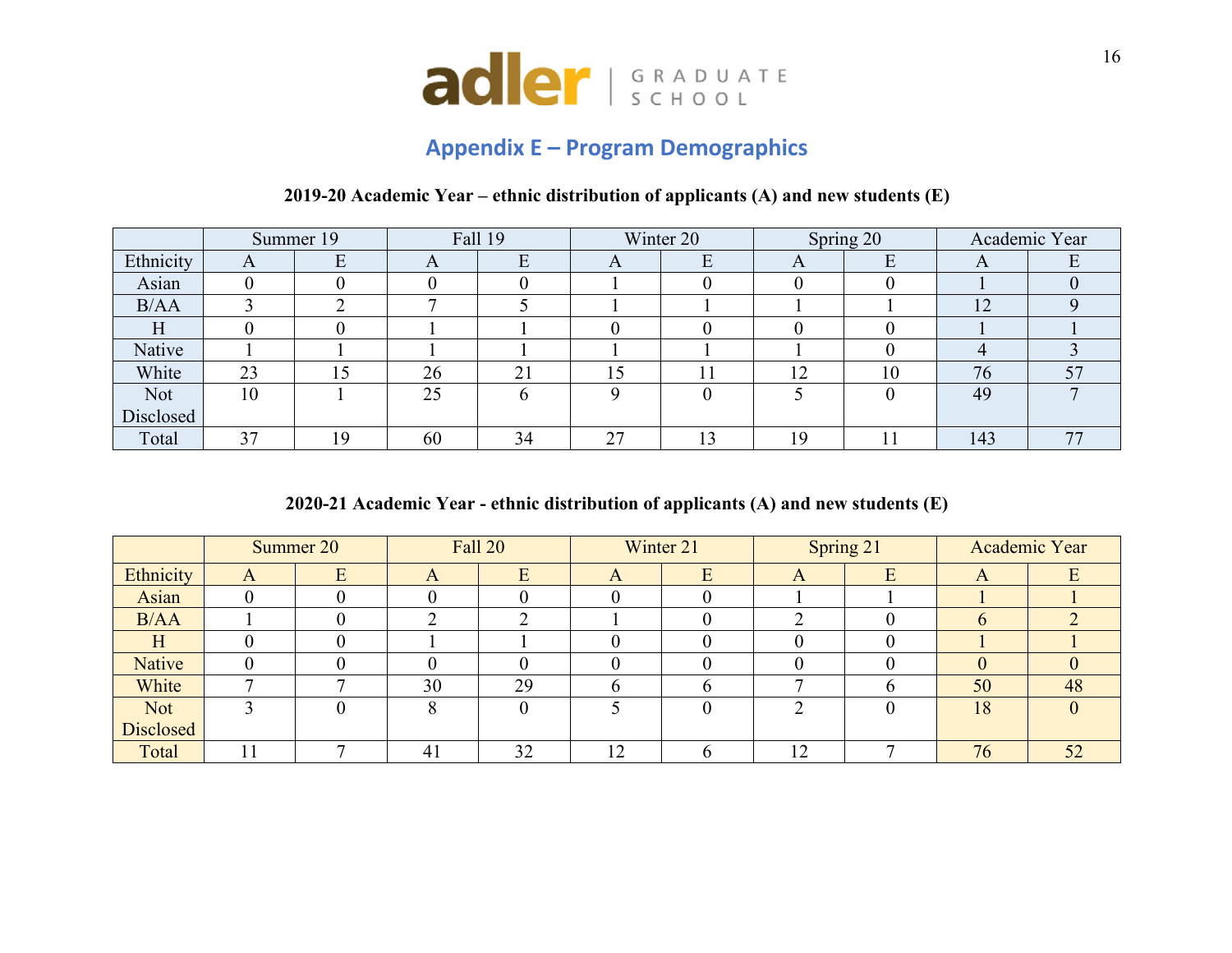

|                               |                | 2019-20 Academic Year | 2020-21 Academic Year |              |  |
|-------------------------------|----------------|-----------------------|-----------------------|--------------|--|
| Ethnicity                     | % Applications | % Enrollment          | % Applications        | % Enrollment |  |
| Asian/Pacific Islander        | 0.7            |                       | 1.3                   |              |  |
| <b>Black/African American</b> | 8.4            |                       | 7.9                   | 3.8          |  |
| Hispanic                      | 0.7            |                       | 1.3                   |              |  |
| Native American/AK            | 2.8            | 3.9                   |                       |              |  |
| Native                        |                |                       |                       |              |  |
| White                         | 53.1           | 74.0                  | 66.0                  | 92.3         |  |
| Other                         | 34.6           | 9.0                   | 23.7                  |              |  |
| <b>Total BIPOC</b>            | 12.6           | 16.9                  | 10.5                  |              |  |

### **2019-20 and 2020-21 ethnicity of applicants and new students**

### **2019-20 and 2020 sex and gender identity of applicants (A) and new students (E)**

|               |               | 2019-20 |                |           |                |                  |        |          |                |                  |  |
|---------------|---------------|---------|----------------|-----------|----------------|------------------|--------|----------|----------------|------------------|--|
| Sex/Ge        | Summer        |         | Fall           |           | Winter         |                  | Spring |          | Academic       |                  |  |
| nder          |               |         |                |           |                |                  |        |          | Year           |                  |  |
| Identity      | A             | E       | A              | E         | A              | E                | A      | E        | A              | E                |  |
| Female        | 31            | 16      | 43             | 24        | 21             | 9                | 10     |          | 105            | 54               |  |
| Male          | $\mathfrak b$ | 3       | 17             | 10        | h              | 4                | Q      | 6        | 38             | 23               |  |
| Non-          | $\theta$      | 0       | $\overline{0}$ | $\pmb{0}$ | $\overline{0}$ | $\boldsymbol{0}$ | 0      | $\theta$ | $\overline{0}$ | $\boldsymbol{0}$ |  |
| binary        |               |         |                |           |                |                  |        |          |                |                  |  |
| $\frac{0}{0}$ | 83.8          | 84.2    | 71.7           | 70.6      | 77.8           | 69.2             | 52.6   | 45.5     | 73.4           | 70.1             |  |
| Female        |               |         |                |           |                |                  |        |          |                |                  |  |